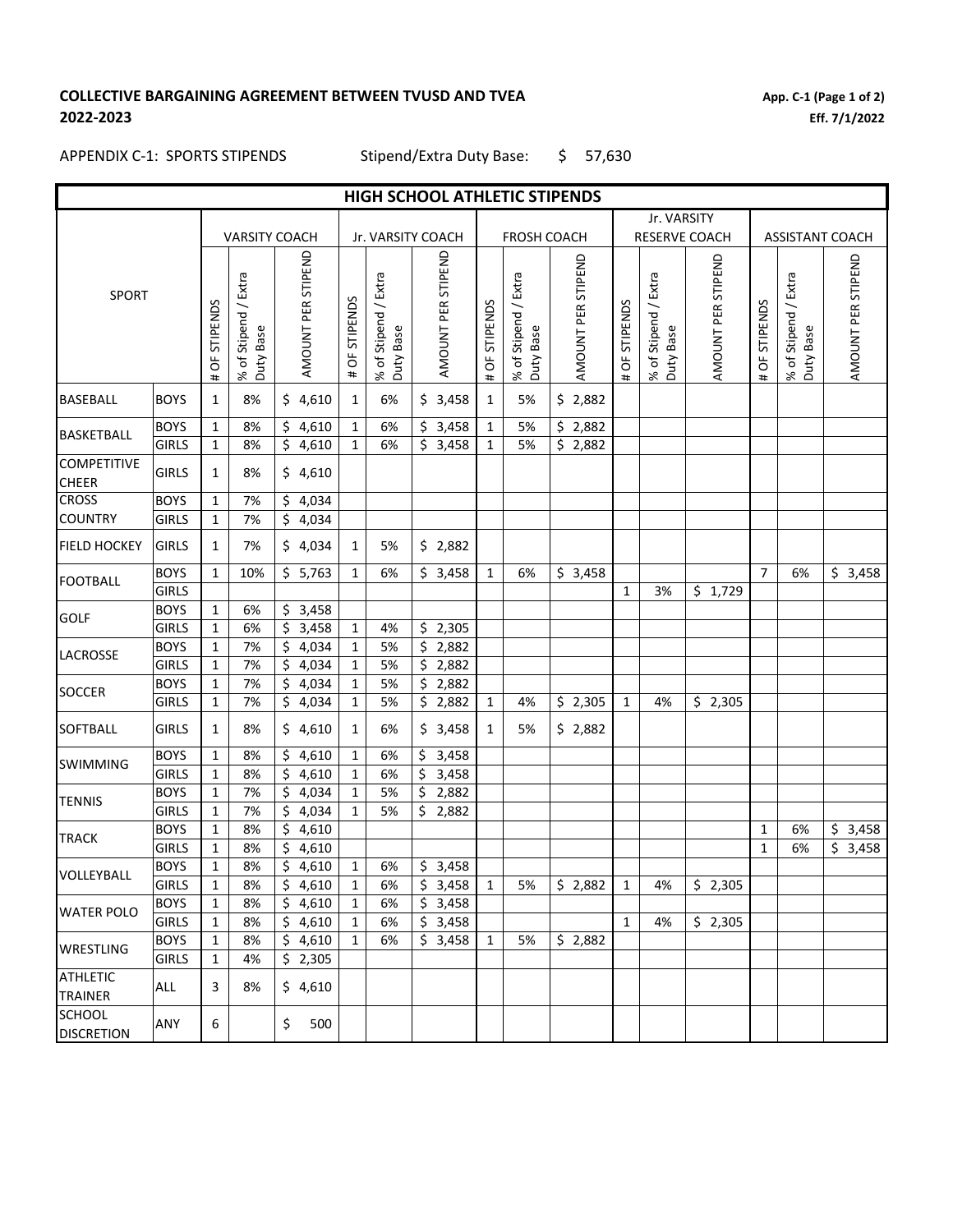### **COLLECTIVE BARGAINING AGREEMENT BETWEEN TVUSD AND TVEA 2022-2023**

#### APPENDIX C-1: SPORTS STIPENDS

| <b>MIDDLE SCHOOLS</b> |                            |                                                         |                              |  |  |  |  |  |  |  |  |  |  |
|-----------------------|----------------------------|---------------------------------------------------------|------------------------------|--|--|--|--|--|--|--|--|--|--|
|                       | STIPENDS<br>ŏ<br>#         | ᠊ᡴᠣ<br>Extr<br>짇<br>Stipe<br>Base<br>৳<br>Ηŗ<br>৯ৎ<br>Ō | PER<br>AMOUNT<br>IPEND<br>57 |  |  |  |  |  |  |  |  |  |  |
| <b>ANY INTRAMURAL</b> | $\overline{ }$<br><b>T</b> | 5%                                                      | 2,882<br>S.                  |  |  |  |  |  |  |  |  |  |  |

| <b>ATHLETIC EVENT SUPPORT POSITIONS</b> |                 |                  |                  |                |  |  |  |  |  |
|-----------------------------------------|-----------------|------------------|------------------|----------------|--|--|--|--|--|
|                                         |                 |                  | <b>STIPEND</b>   | <b>MAXIMUM</b> |  |  |  |  |  |
| <b>SPORT</b>                            | <b>ACTIVITY</b> | <b>POSITION</b>  | <b>PER EVENT</b> | <b>EVENTS</b>  |  |  |  |  |  |
| FOOTBALL, BASKETBALL, WRESTLING         | <b>VARSITY</b>  | <b>ANNOUNCER</b> | \$17             | 25             |  |  |  |  |  |
| <b>FOOTBALL</b>                         | JR. VARSITY &   | <b>TIMER</b>     | \$12             | 25             |  |  |  |  |  |
|                                         | <b>FRESHMAN</b> |                  |                  |                |  |  |  |  |  |
| <b>BASKETBALL</b>                       | ALL             | <b>TIMER</b>     | \$12             | 25             |  |  |  |  |  |
| <b>WRESLING</b>                         | ALL             | <b>TIMER</b>     | \$12             | 10             |  |  |  |  |  |
|                                         |                 |                  |                  |                |  |  |  |  |  |
| <b>TRACK</b>                            |                 | TIMER/JUDGE      | \$12             | 5              |  |  |  |  |  |
| <b>SWIMMING</b>                         |                 | TIMER/JUDGE      | \$12             | 5              |  |  |  |  |  |

HIGH SCHOOL C.I.F. PLAYOFFS - Extension Team competitions: 10% of sport compensation paid per week (also for individual sports). District to determine the number of coaches to accompany players to CIF playoffs.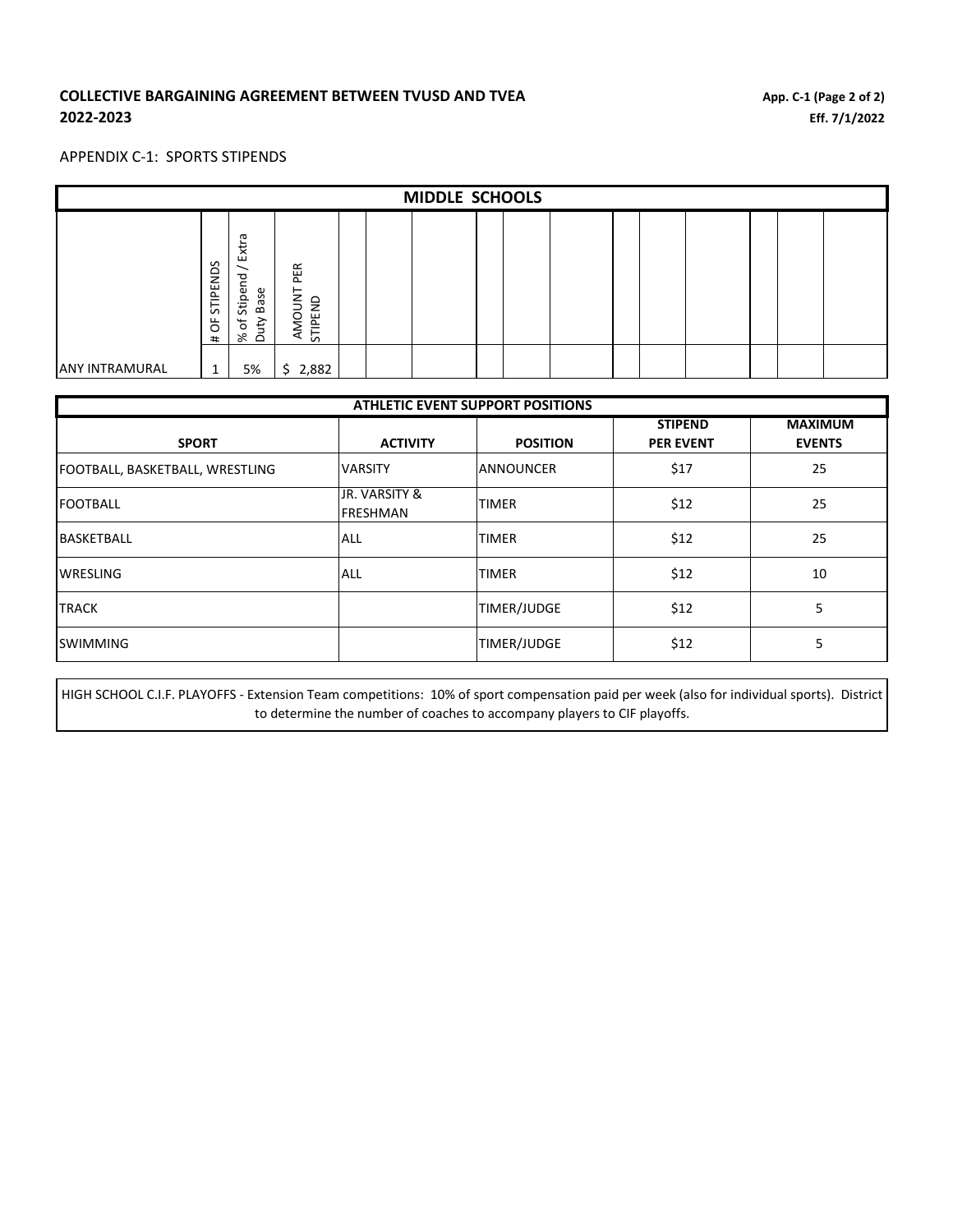# **COLLECTIVE BARGAINING AGREEMENT BETWEEN TVUSD AND TVEA App. C-2** (Page 1 of 2) **2022-23 Eff. 7/1/2022**

APPENDIX C-2: EXTRA-DUTY STIPENDS<br>
Stipend/Extra Duty Base: \$57,630

| <b>ELEMENTARY</b>        |                 |                                     |                                          |                                     |  |  |  |  |  |
|--------------------------|-----------------|-------------------------------------|------------------------------------------|-------------------------------------|--|--|--|--|--|
| <b>ACTIVITY</b>          | <b>POSITION</b> | <b>NUMBER OF</b><br><b>STIPENDS</b> | % of Stipend /<br><b>Extra Duty Base</b> | <b>AMOUNT</b><br><b>PER STIPEND</b> |  |  |  |  |  |
| <b>IYEARBOOK</b>         | <b>ADVISOR</b>  |                                     | 3.75%                                    | \$2,161                             |  |  |  |  |  |
| <b>STUDENT COUNCIL</b>   | <b>ADVISOR</b>  |                                     | 3.75%                                    | \$2,161                             |  |  |  |  |  |
| <b>SCHOOL DISCRETION</b> | ANY             |                                     | 4.00%                                    | \$2,305                             |  |  |  |  |  |
| <b>COMBO CLASS</b>       | Each Teacher    |                                     | 4.50%                                    | \$2,593                             |  |  |  |  |  |

| <b>MIDDLE SCHOOL</b>                              |                 |                       |    |         |  |  |  |  |
|---------------------------------------------------|-----------------|-----------------------|----|---------|--|--|--|--|
| <b>Visual and Performing Arts Stipends (VAPA)</b> |                 |                       |    |         |  |  |  |  |
| <b>BAND</b>                                       | <b>DIRECTOR</b> |                       | 4% | \$2,305 |  |  |  |  |
| <b>CHORUS</b>                                     | <b>DIRECTOR</b> |                       | 4% | \$2,305 |  |  |  |  |
| <b>VAPA</b>                                       | <b>DIRECTOR</b> |                       | 4% | \$2,305 |  |  |  |  |
|                                                   |                 | <b>Other Stipends</b> |    |         |  |  |  |  |
| <b>YEARBOOK</b>                                   | <b>ADVISOR</b>  |                       | 5% | \$2,882 |  |  |  |  |
| A.S.B.                                            | <b>ADVISOR</b>  |                       | 5% | \$2,882 |  |  |  |  |
| <b>SCIENCE OLYMPIAD</b>                           | <b>ADVISOR</b>  |                       | 3% | \$1,729 |  |  |  |  |

| <b>ALTERNATIVE HIGH SCHOOL</b>       |                 |                                   |       |         |  |  |  |  |
|--------------------------------------|-----------------|-----------------------------------|-------|---------|--|--|--|--|
| <b>YEARBOOK</b>                      | <b>IADVISOR</b> |                                   | 2.50% | \$1.441 |  |  |  |  |
| <b>STUDENT COUNCIL</b>               | <b>ADVISOR</b>  |                                   | 1.25% | \$720   |  |  |  |  |
| ELEAD TEACHER - NHS, TAVS, EXCELSIOR |                 | \$54.69 PER SECTION PLUS \$703.28 |       |         |  |  |  |  |

| <b>OTHER ASSIGNMENTS</b>                   |                 |                      |                          |  |  |  |  |
|--------------------------------------------|-----------------|----------------------|--------------------------|--|--|--|--|
|                                            | <b>BASIS OF</b> |                      |                          |  |  |  |  |
| <b>DESCRIPTION</b>                         | <b>PAY</b>      |                      | <b>AMOUNT</b>            |  |  |  |  |
| SPEECH & LANGUAGE PATHOLOGIST CLINICAL     | ANNUAL          |                      | \$1,000                  |  |  |  |  |
| FIELDWORK YEAR SUPERVISOR                  |                 |                      |                          |  |  |  |  |
| SPEECH AND LANGUAGE PATHOLOGIST            | <b>PER</b>      |                      | \$500                    |  |  |  |  |
| <b>INTERN SUPERVISOR</b>                   | <b>SEMESTER</b> |                      |                          |  |  |  |  |
| <b>INTERN SUPPORT PROVIDER</b>             | ANNUAL          | \$1,500              |                          |  |  |  |  |
| FIELDWORK YEAR SUPERVISOR                  |                 |                      |                          |  |  |  |  |
| *NEW TEACHER ORIENTATION                   | <b>HOUR</b>     |                      | \$42                     |  |  |  |  |
| STAFF/CURRICULUM DEVELOPMENT               | <b>HOUR</b>     | \$50                 |                          |  |  |  |  |
| DIRECT STUDENT INSTRUCTION                 | <b>HOUR</b>     | Per Diem Hourly Rate |                          |  |  |  |  |
| SUMMER SCHOOL and AFTER SCHOOL INSTRUCTION | <b>HOUR</b>     |                      |                          |  |  |  |  |
| *HOME TEACHING                             | <b>HOUR</b>     | \$60.49              |                          |  |  |  |  |
| <b>DISTRICT STAFF TRAINERS</b>             | <b>HOUR</b>     | \$70                 | <b>NON-CONTRACT DAYS</b> |  |  |  |  |
|                                            | <b>HOUR</b>     | \$35                 | <b>CONTRACT DAYS</b>     |  |  |  |  |

\*Indexed to compensation percent increases